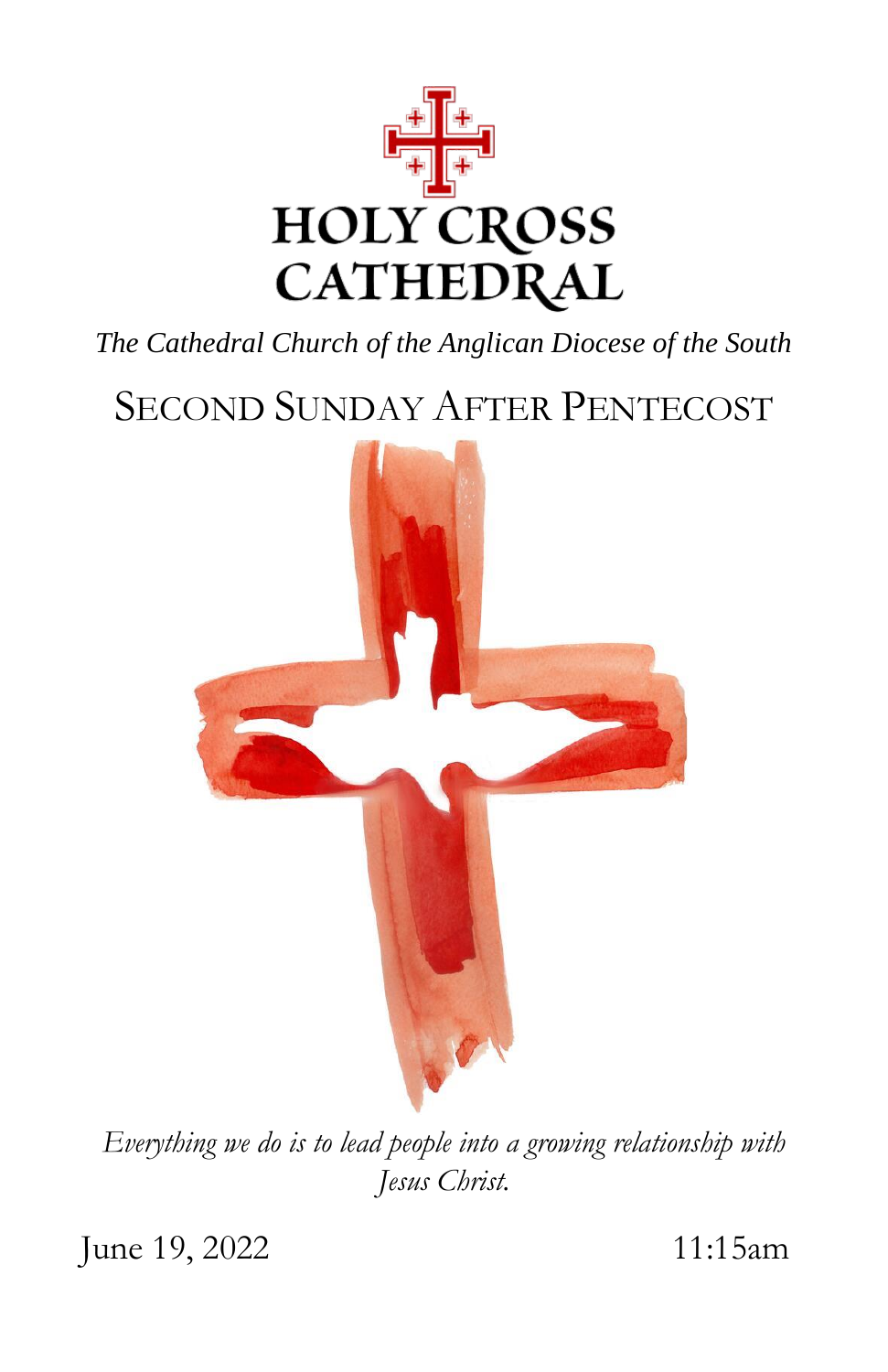# **Crosstalk**

*News for the Parish of Holy Cross Cathedral*

June 19, 2022

The Second Sunday after Pentecost

Today's Scripture Readings:

Zechariah 12:8-10, 13:1; Psalm 63; Galatians 3:23-29; Luke 9:18-24

**Welcome, we're glad you're here!** If you are a guest today, we'd like the chance to get to know you better. Please fill out the card in front of your chair and drop it in the plate during the offering.

- **Our Chapter of Anglicans for Life** is partnering with Faith in Serving Humanity (FISH and FISH4Kids) to provide lunches for school children in Walton County. Did you know that when school lets out, some children do not have access to healthy meals? Want to help? Contact Paulette Ivey [paulette.ivey12@gmail.com](mailto:paulette.ivey12@gmail.com)
- **VBS "Monumental" begins tomorrow June 20.** Do you have a pop-up canopy that VBS can borrow this week? Can you bring it today? Set up for VBS begins today after the second service. For more information [Keribeth@hcanglican.org](mailto:Keribeth@hcanglican.org) o[r www.hcanglican.org/vbs](http://www.hcanglican.org/vbs)
- **Security** A reminder to all ministries that the doors are to be locked 15 minutes after the scheduled start time for your meeting. We also lock the outside doors in the children's wing at 9:15 on Sunday mornings. The front doors will not be locked on Sunday mornings or during office hours Monday-Thursday.
- **Spiritual Growth Classes** are taking a break for the summer to give all our teachers a chance to recharge their batteries and prepare for the next set of classes that will begin in the late summer/early fall.
- **Ladies Bible Study** is on break until July 13. A new study on the book of Daniel begins Wednesday Aug. 10, 10:20-11:50. The study guide, *God's Blueprint for Bible Prophecy* will be ordered soon, so please email Robin if you would like to participate [robdobsutton@gmail.com](mailto:robdobsutton@gmail.com)

**YTD Financials** Income - \$541,017.28 Expenses - \$406,090.26

*A Note to Parents: Children are welcome to remain with you for the whole*  **Save the Date** The Holy Cross chapter of Anglicans for Life will host a drop-in baby shower between services on July 17. Collections of baby items will begin July 3 and will benefit the Pregnancy Resource Center of Walton.

1

**Online Giving text "give" to 770-691-2909 or online <b>同無解**圖 [www.hcanglican.org/give](http://www.hcanglican.org/give) or use this QR code.

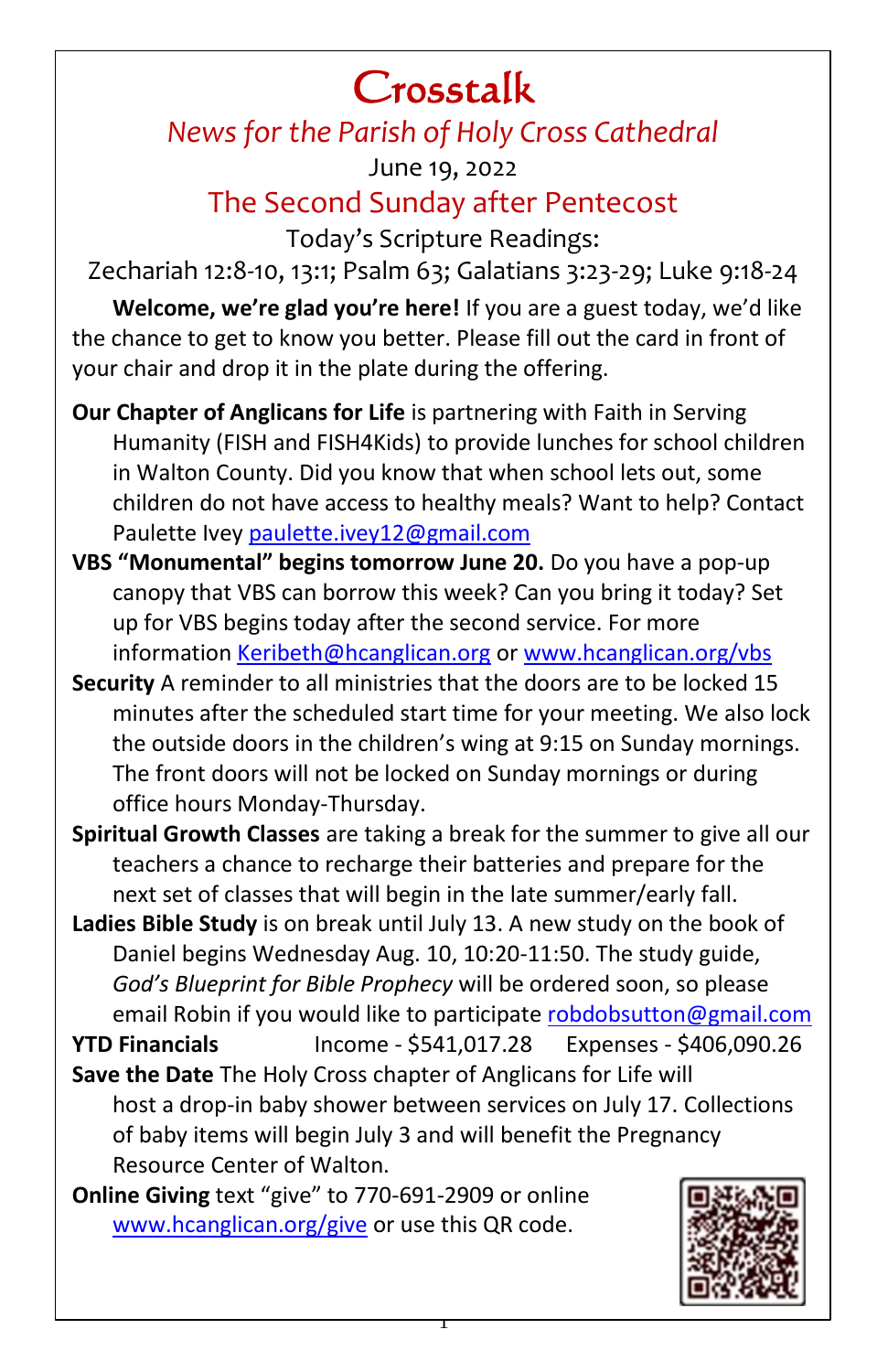## **June Birthdays**

6/1 June Bray **6/17** Susan Gay 6/1 Max McLoughlin 6/17 Matthew Paulley 6/1 Adeoye Omilabu 6/18 Art Schlueter 6/3 Jubilee Peak 6/19 Mike Fairman 6/5 Charles Deter 6/19 Gene Reed 6/5 Amy Glaze 6/20 Susan Kiddoo 6/6 Sandra Lewis 6/21 Eddie Clough 6/8 June Barnes 6/21 Evan Gulledge 6/8 Bill Lowndes 6/21 Ansleigh Mitchell 6/8 Ed Wintz 6/23 Charlie Peak 6/9 David Rogers 6/24 Jemila McLoughlin 6/10 Russ Killebrew 6/24 Sharon Rigler 6/11 Christopher Werthimer 6/27 Michael Gay 6/12 R.C. Shanks 6/27 Andrea Mair 6/15 Linda Casteel 6/29 Mike Boyett 6/15 Kimberly Lowndes 6/29 Mark Kiddoo 6/15 Lillian Smiley 6/30 Chad Lewis

6/9 Errol Robinson 6/23 Rev. John Tomlinson 6/11 Kim Hebenstreit 6/24 Kevwe Ughwanogho

### **June Anniversaries**

6/1 Steve & Carolyn Hassenzahl (26) 6/22 Chad & Rachel Lewis (20)  $6/2$  David & Melissa Thomas (21) 6/24 Errol & Gem Robinson (33)  $6/7$  Ren & Cathie Knight  $(42)$  6/28 Benson & June Barnes  $(53)$ 6/14 Fred & Leanne Pawlowski (42) 6/29 Clyde & Sandra Strickland (59) 6/19 Richard & Deidra Atkin (30) 6/30 Mark & Carol Lilly (38)

The altar flowers today are given by Sean and Cathelene George to the glory of God and in celebration of their wedding.

#### **Cathedral Staff Clergy**

**The Very Rev. Michael Guernsey, Cathedral Dean, [michael@hcanglican.org](mailto:michael@hcanglican.org) The Rev. Drew Haltom, Associate Pastor, [drew@hcanglican.org](mailto:drew@hcanglican.org) The Rev. Dcn. Virginia Smith, Parish Administrator, [virginia@hcanglican.org](mailto:virginia@hcanglican.org) The Rev. John and the Rev. Dcn. Sue Tomlinson, Associates for Pastoral Care [john@hcanglican.org](mailto:john@hcanglican.org) o[r sue@hcanglican.org](mailto:sue@hcanglican.org)**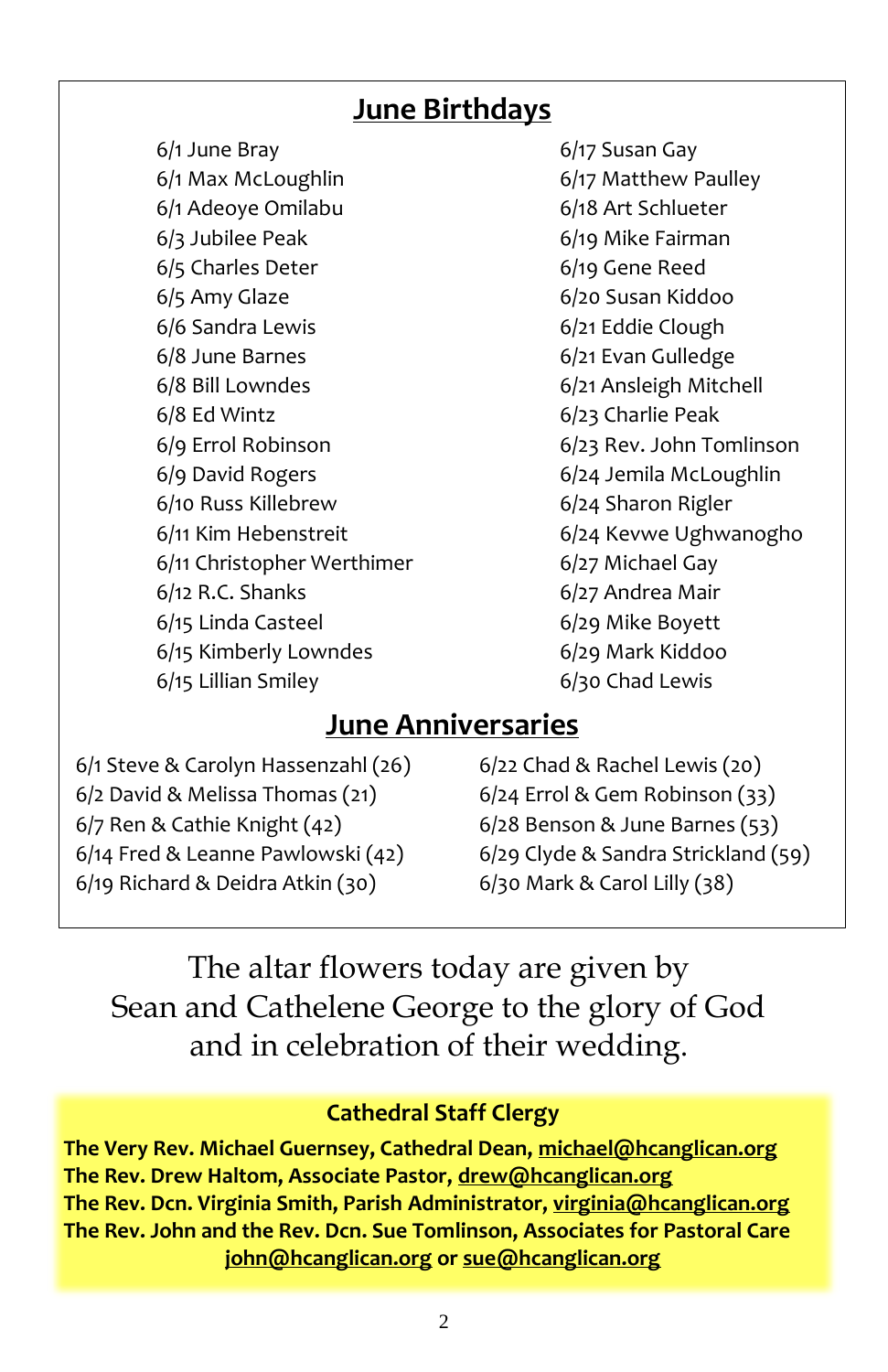### **PROCESSION** *Praise The Lord*

All that I've needed you have provided Great is your faithfulness O Lord your mercy is new every morning Great is your faithfulness All the people sing

#### **Refrain**

Praise the Lord O my soul rejoice For his love is strong and His mercies are never ending

From the beginning you have been with me Great is your faithfulness When I am downcast your love is steadfast Great is your faithfulness And all the people sing **Refrain** 

Holy Holy Lord God almighty So worthy to be praised Holy Holy Lord God almighty My soul will bless your name All the people sing **Refrain** *CCLI 7086965 Charlie Hall, Daniel Bashta, Kristian Stanfill*

## **THE ACCLAMATION**

*Celebrant:* Blessed be God: the Father, the Son, and the Holy Spirit. *People:* **And blessed be his kingdom, now and for ever. Amen.**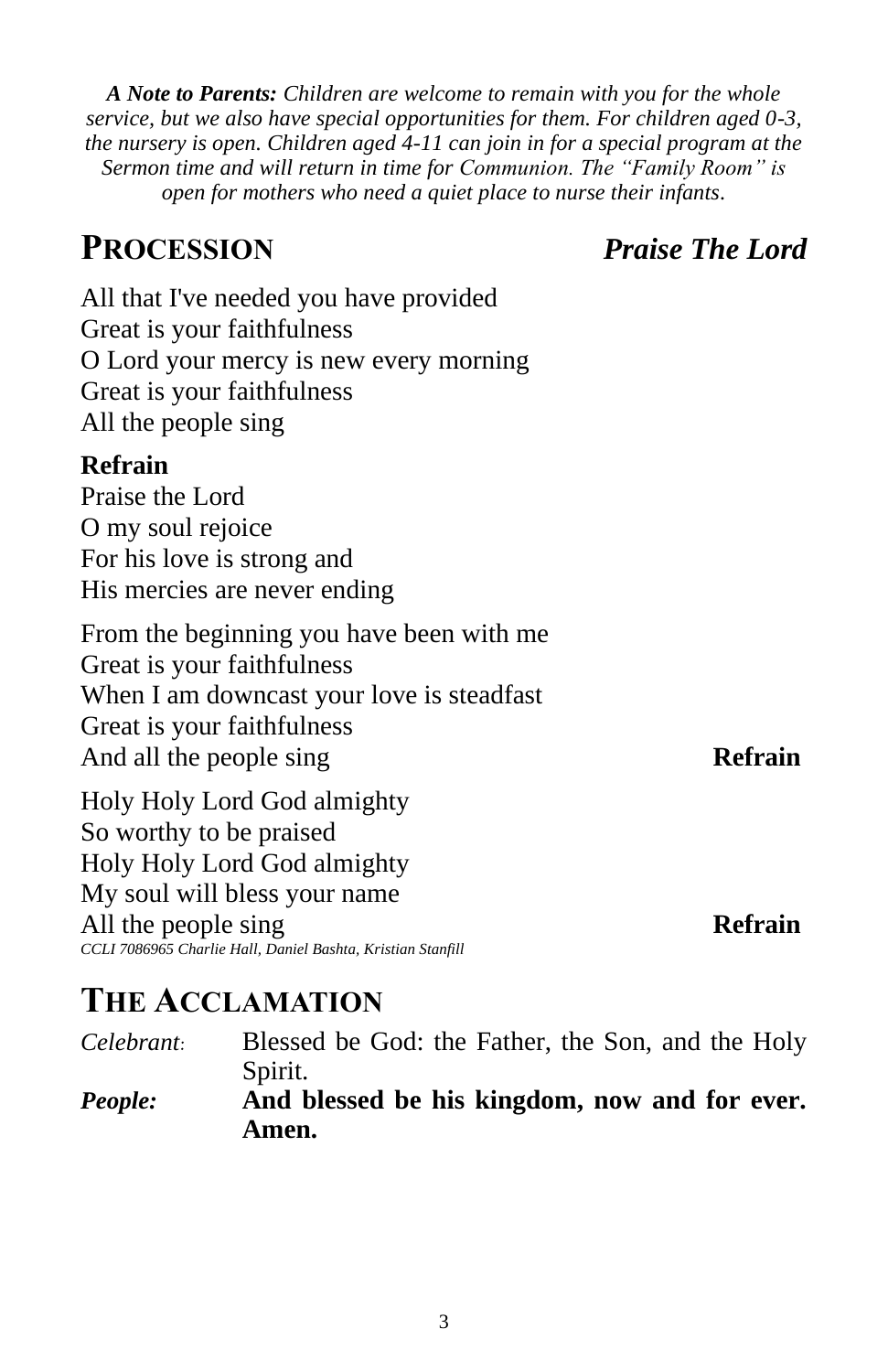# **THE COLLECT FOR PURITY**

#### *Celebrant and People together:*

**Almighty God, to you all hearts are open, all desires known, and from you no secrets are hid: Cleanse the thoughts of our hearts by the inspiration of your Holy Spirit, that we may perfectly love you, and worthily magnify your holy Name; through Christ our Lord. Amen.**

## **SONGS OF PRAISE**

#### *His Mercy Is More*

#### **Refrain**

| Praise the Lord His mercy is more<br>Stronger than darkness new every morn<br>Our sins they are many His mercy is more                                                                                                           |                |
|----------------------------------------------------------------------------------------------------------------------------------------------------------------------------------------------------------------------------------|----------------|
| What love could remember no wrongs we have done<br>Omniscient all knowing He counts not their sum<br>Thrown into a sea without bottom or shore<br>Our sins they are many His mercy is more                                       | <b>Refrain</b> |
| What patience would wait as we constantly roam<br>What Father so tender is calling us home<br>He welcomes the weakest the vilest the poor<br>Our sins they are many His mercy is more                                            | Refrain        |
| What riches of kindness He lavished on us<br>His blood was the payment His life was the cost<br>We stood 'neath a debt we could never afford<br>Our sins they are many His mercy is more<br>CCLI 7065053 Matt Boswell, Matt Papa | Refra          |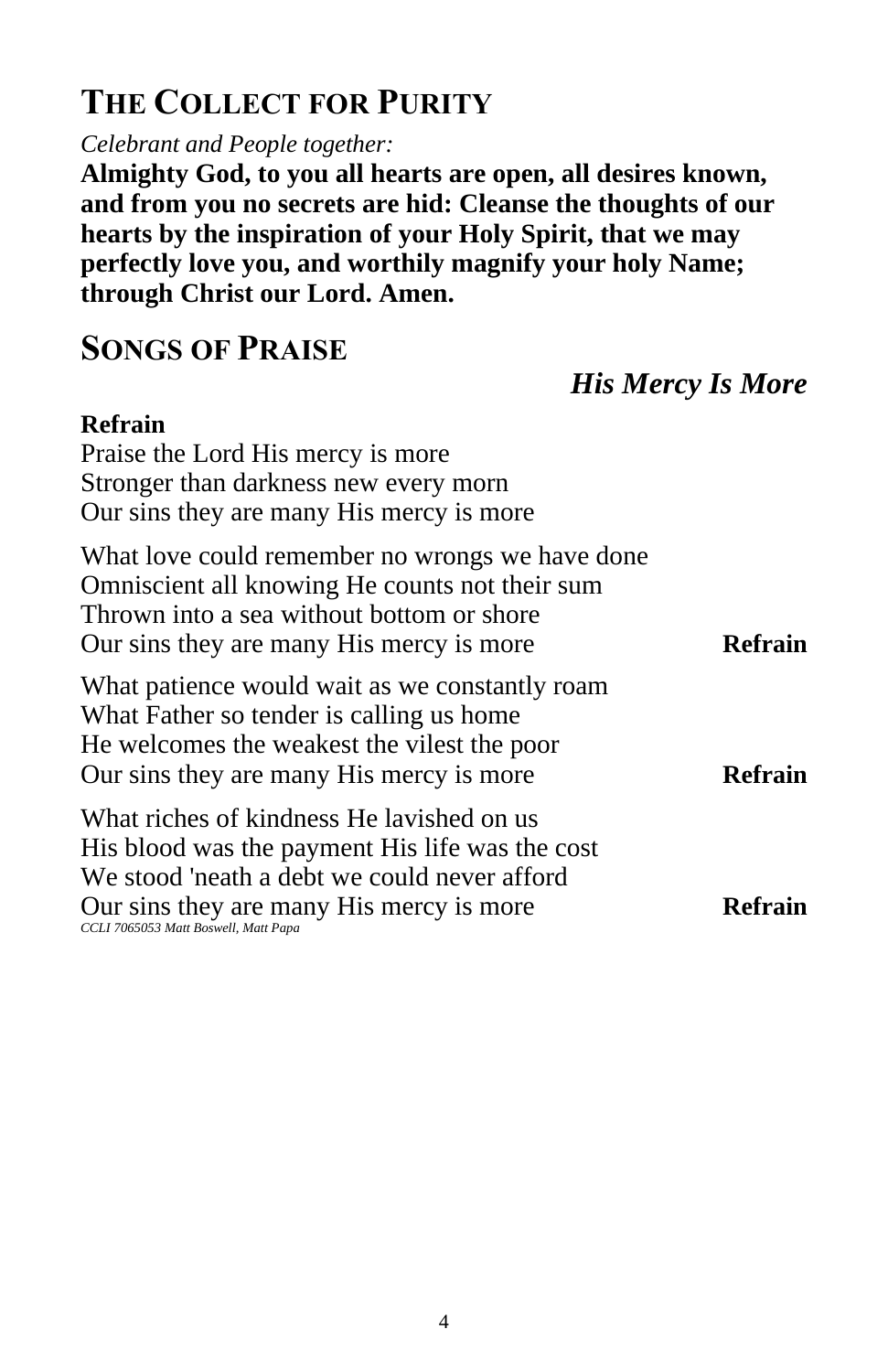# *Goodness Of God*

I love You Lord Oh Your mercy never fails me All my days I've been held in Your hands From the moment that I wake up Until I lay my head I will sing of the goodness of God

#### **Refrain**

All my life You have been faithful All my life You have been so so good With every breath that I am able I will sing of the goodness of God

I love Your voice You have led me through the fire In darkest night You are close like no other I've known You as a father I've known You as a friend I have lived in the goodness of God **Refrain**

Your goodness is running after It's running after me Your goodness is running after It's running after me With my life laid down I'm surrendered now I give You everything Your goodness is running after It's running after me **Refrain** *CCLI 7117726 Ben Fielding, Brian Johnson, Ed Cash, Jason Ingram, Jenn Johnson*

# **THE COLLECT OF THE DAY**

*Celebrant:* Lord of all power and might, the author and giver of all good things: Graft in our hearts the love of your Name, increase in us true religion, nourish us with all goodness, and bring forth in us the fruit of good works; through Jesus Christ our Lord, who lives and reigns with you and the Holy Spirit, one God, for ever and ever.

*People:* **Amen.**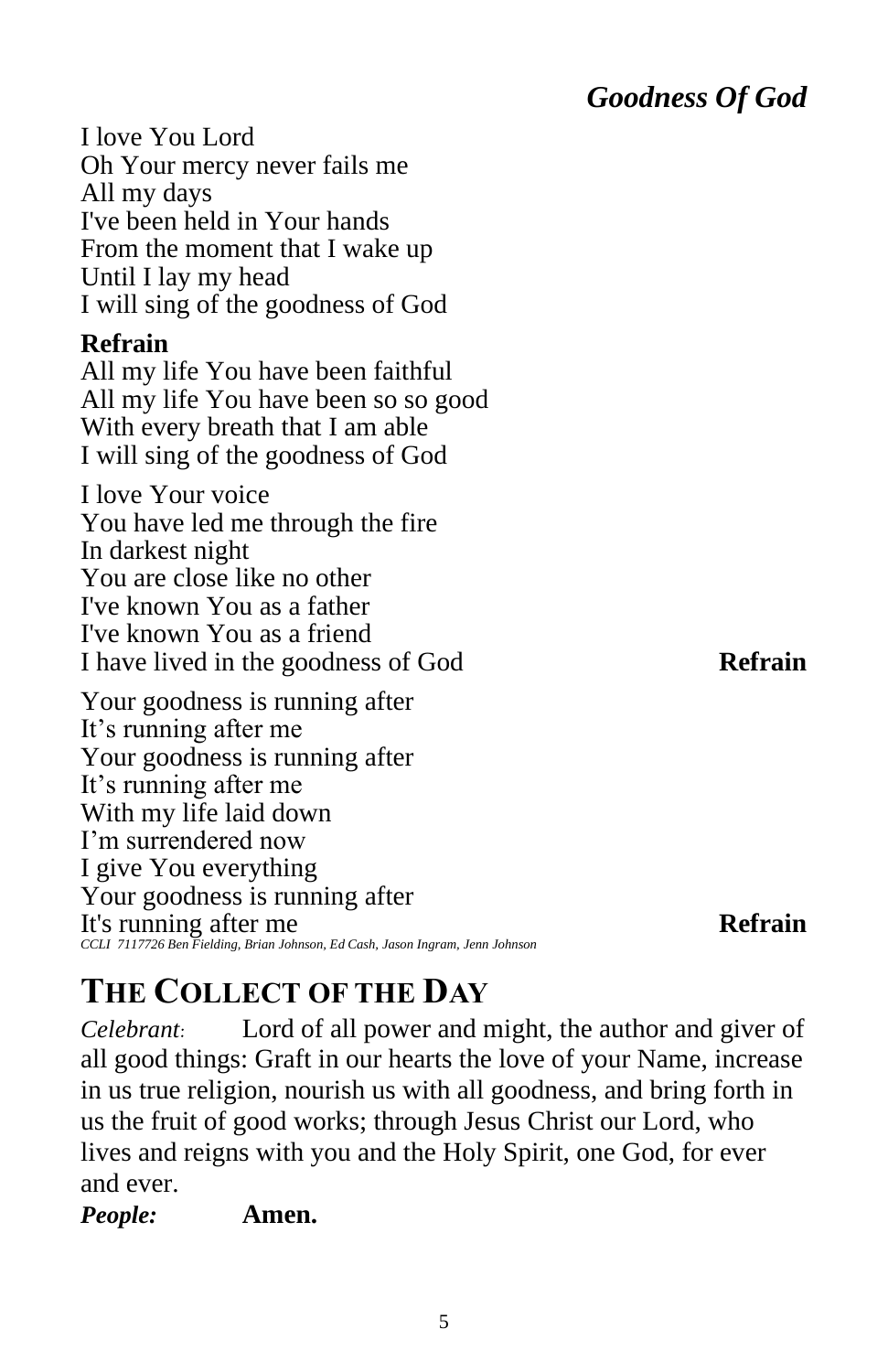# **A COLLECT FOR FATHERS DAY**

*Celebrant:* O Lord our God, creator of heaven and earth, through your Son Jesus Christ you have revealed yourself as a heavenly Father to all your children. Bless, we pray, all earthly fathers. Strengthen them to nurture, protect, and guide the children entrusted to their care. Instill within them the virtues of love and patience and godly strength. May they be slow to anger and quick to forgive. And through the power of your Holy Spirit, may all fathers be strong and steadfast examples of faithfulness, responsibility, and loving-kindness; through Jesus Christ our Lord, who lives and reigns with you and the Holy Spirit, one God, for ever and ever. *People:* **Amen.**

## **THE LITURGY OF THE WORD**

## **ZECHARIAH 12:8-10, 13:1** *Pew Bible p.799*

**<sup>8</sup>** On that day the Lord will protect the inhabitants of Jerusalem, so that the feeblest among them on that day shall be like David, and the house of David shall be like God, like the angel of the Lord, going before them. **<sup>9</sup>** And on that day I will seek to destroy all the nations that come against Jerusalem.

**<sup>10</sup>** "And I will pour out on the house of David and the inhabitants of Jerusalem a spirit of grace and pleas for mercy, so that, when they look on me, on him whom they have pierced, they shall mourn for him, as one mourns for an only child, and weep bitterly over him, as one weeps over a firstborn.

**13** "On that day there shall be a fountain opened for the house of David and the inhabitants of Jerusalem, to cleanse them from sin and uncleanness.

*Reader:* The Word of the Lord. *People:* **Thanks be to God.**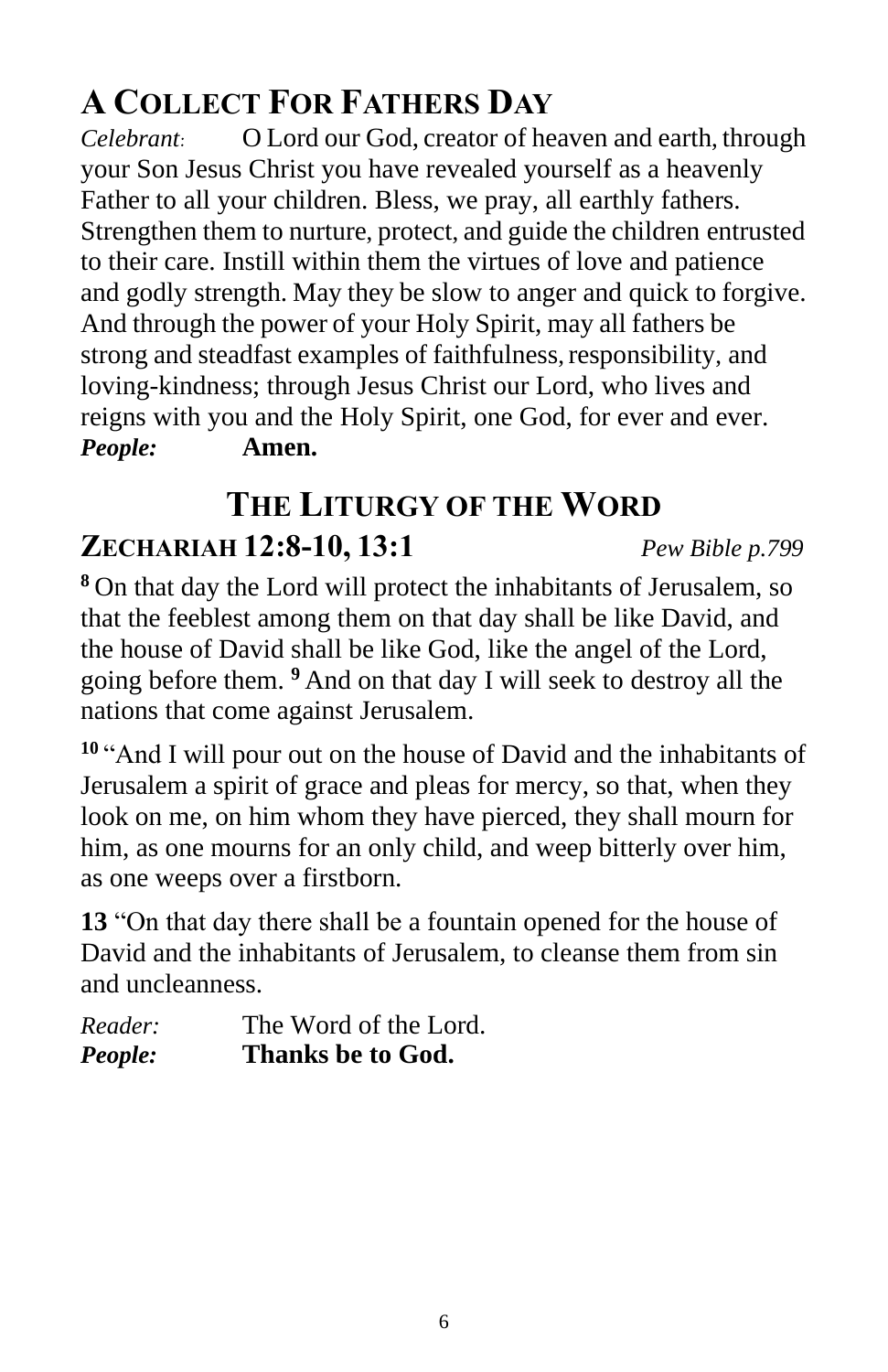## **PSALM 63:1-11** *Pew Bible p.479*

**<sup>1</sup>** O God, you are my God; earnestly I seek you; my soul thirsts for you;

my flesh faints for you,

as in a dry and weary land where there is no water.

**<sup>2</sup> So I have looked upon you in the sanctuary, beholding your power and glory.**

**<sup>3</sup>** Because your steadfast love is better than life, my lips will praise you.

**<sup>4</sup> So I will bless you as long as I live; in your name I will lift up my hands.**

**<sup>5</sup>** My soul will be satisfied as with fat and rich food, and my mouth will praise you with joyful lips,

#### **<sup>6</sup> when I remember you upon my bed, and meditate on you in the watches of the night;**

**7** for you have been my help, and in the shadow of your wings I will sing for joy.

**<sup>8</sup> My soul clings to you; your right hand upholds me.**

**<sup>9</sup>** But those who seek to destroy my life shall go down into the depths of the earth;

**<sup>10</sup> they shall be given over to the power of the sword; they shall be a portion for jackals.**

**<sup>11</sup>** But the king shall rejoice in God; all who swear by him shall exult, for the mouths of liars will be stopped.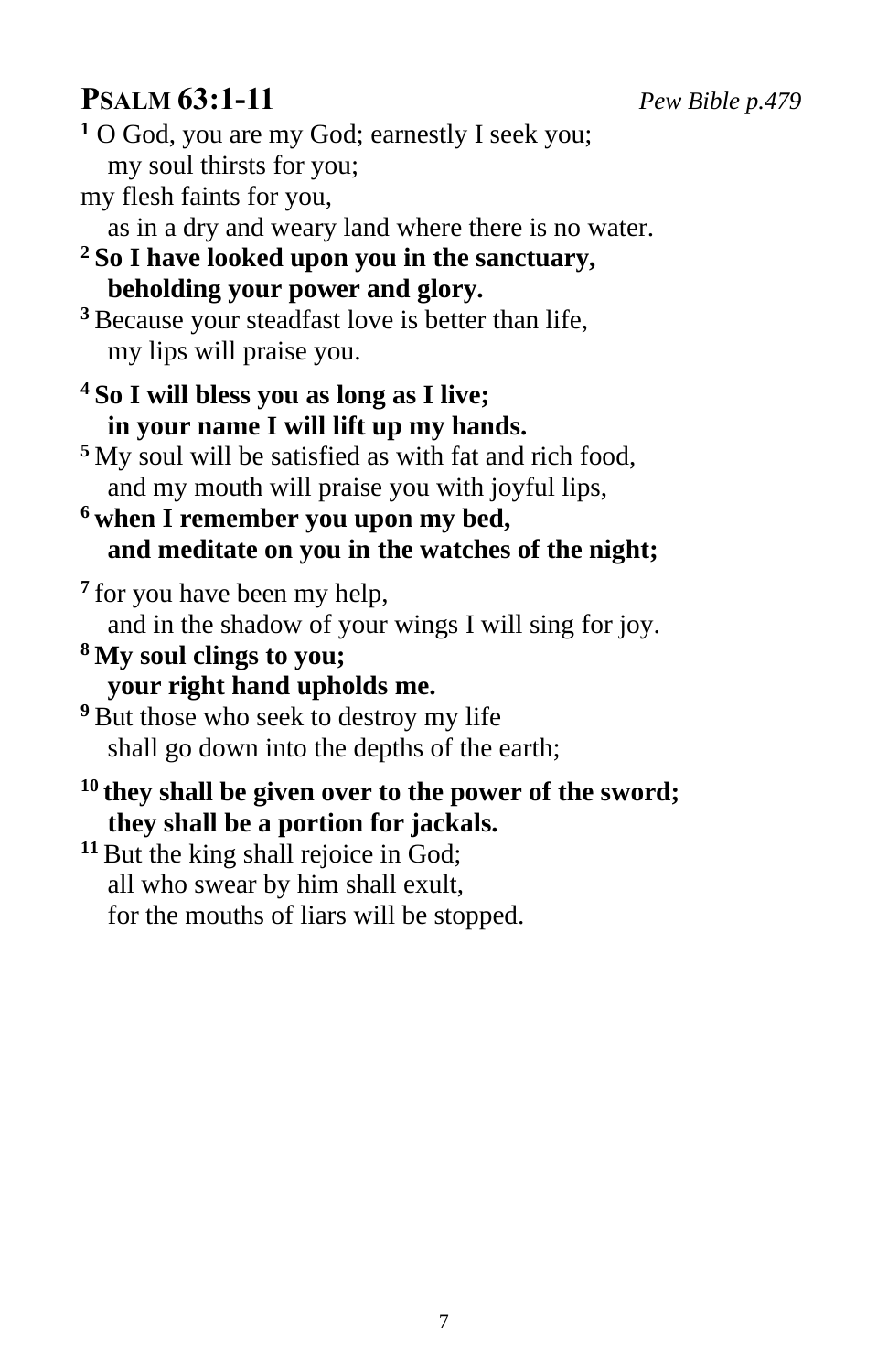### **GALATIANS 3:23-29** *Pew Bible p.974*

**<sup>23</sup>**Now before faith came, we were held captive under the law, imprisoned until the coming faith would be revealed. **<sup>24</sup>**So then, the law was our guardian until Christ came, in order that we might be justified by faith. **<sup>25</sup>**But now that faith has come, we are no longer under a guardian, **<sup>26</sup>**for in Christ Jesus you are all sons of God, through faith. **<sup>27</sup>**For as many of you as were baptized into Christ have put on Christ. **<sup>28</sup>**There is neither Jew nor Greek, there is neither slave nor free, there is no male and female, for you are all one in Christ Jesus. **<sup>29</sup>**And if you are Christ's, then you are Abraham's offspring, heirs according to promise.

| Reader: | The Word of the Lord. |
|---------|-----------------------|
| People: | Thanks be to God.     |

*(Please stand)*

*\*\*PARENTS: For those who wish to participate, children aged 4-11 are invited into the center aisle for the Gospel reading. They will then follow the Cross to their special program. They will return after the sermon and the prayers.\*\**

*Agnus Dei*

Alleluia, Alleluia For the Lord God Almighty Reigns Alleluia Holy, Holy Are You Lord God Almighty Worthy is the Lamb, Worthy is the Lamb Amen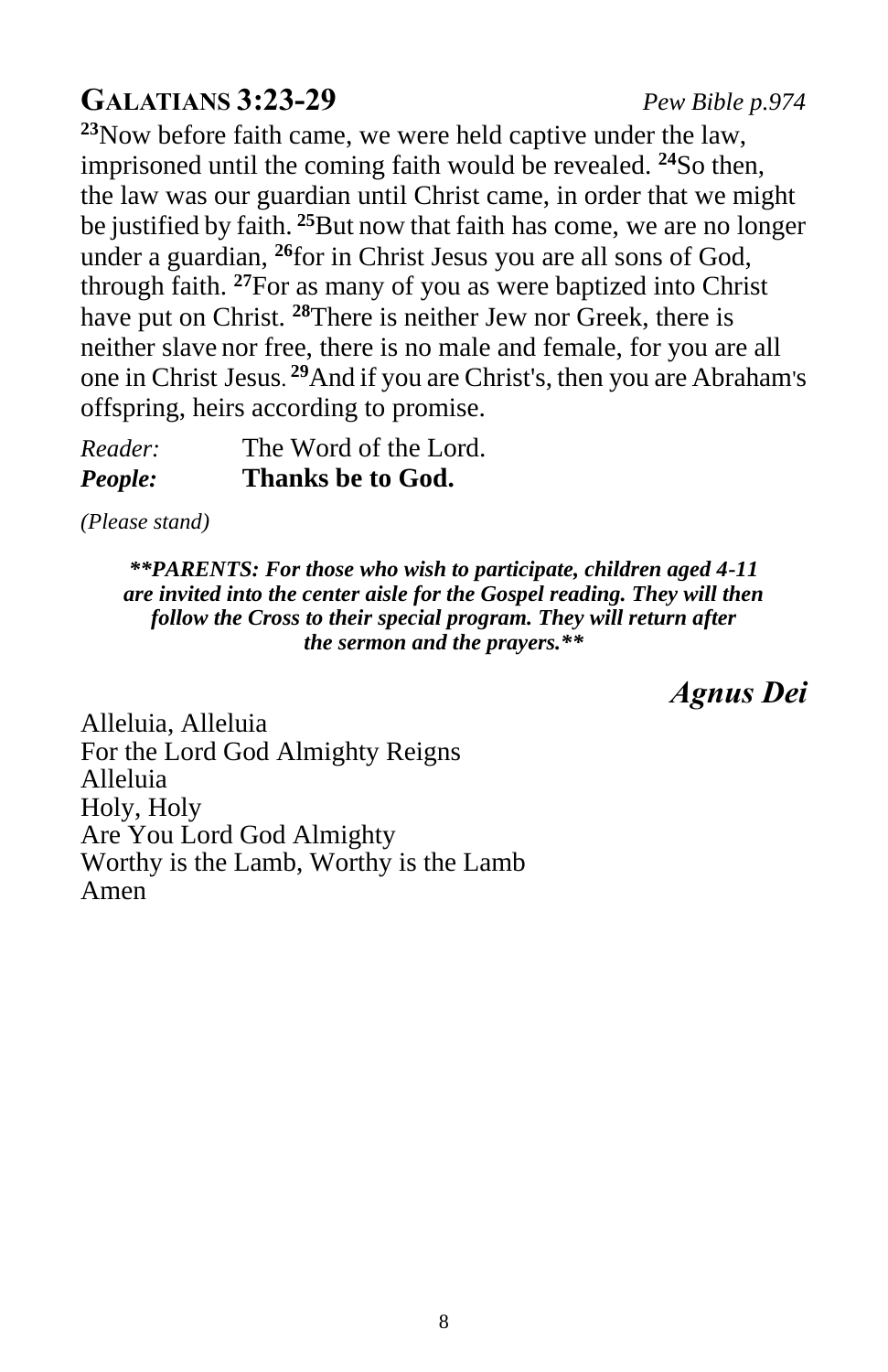## **LUKE 9:18-24** *Pew Bible p. 867*

*Deacon:* The Holy Gospel of our Lord Jesus Christ according to John.

#### *People:* **Glory to you, Lord Christ.**

**<sup>18</sup>**Now it happened that as Jesus was praying alone, the disciples were with him. And he asked them, "Who do the crowds say that I am?" **<sup>19</sup>**And they answered, "John the Baptist. But others say, Elijah, and others, that one of the prophets of old has risen." **<sup>20</sup>**Then he said to them, "But who do you say that I am?" And Peter answered, "The Christ of God."

**<sup>21</sup>** And he strictly charged and commanded them to tell this to no one, **<sup>22</sup>** saying, "The Son of Man must suffer many things and be rejected by the elders and chief priests and scribes, and be killed, and on the third day be raised."

**<sup>23</sup>** And he said to all, "If anyone would come after me, let him deny himself and take up his cross daily and follow me. **<sup>24</sup>** For whoever would save his life will lose it, but whoever loses his life for my sake will save it.

| People: | Praise to you, Lord Christ. |
|---------|-----------------------------|
| Deacon: | The Gospel of the Lord.     |

*Agnus Dei*

Holy, Holy Are You Lord God Almighty Worthy is the Lamb, Worthy is the Lamb Amen *CCLI 626713 Michael W. Smith* 

**THE SERMON** Drew Haltom, *Associate Pastor*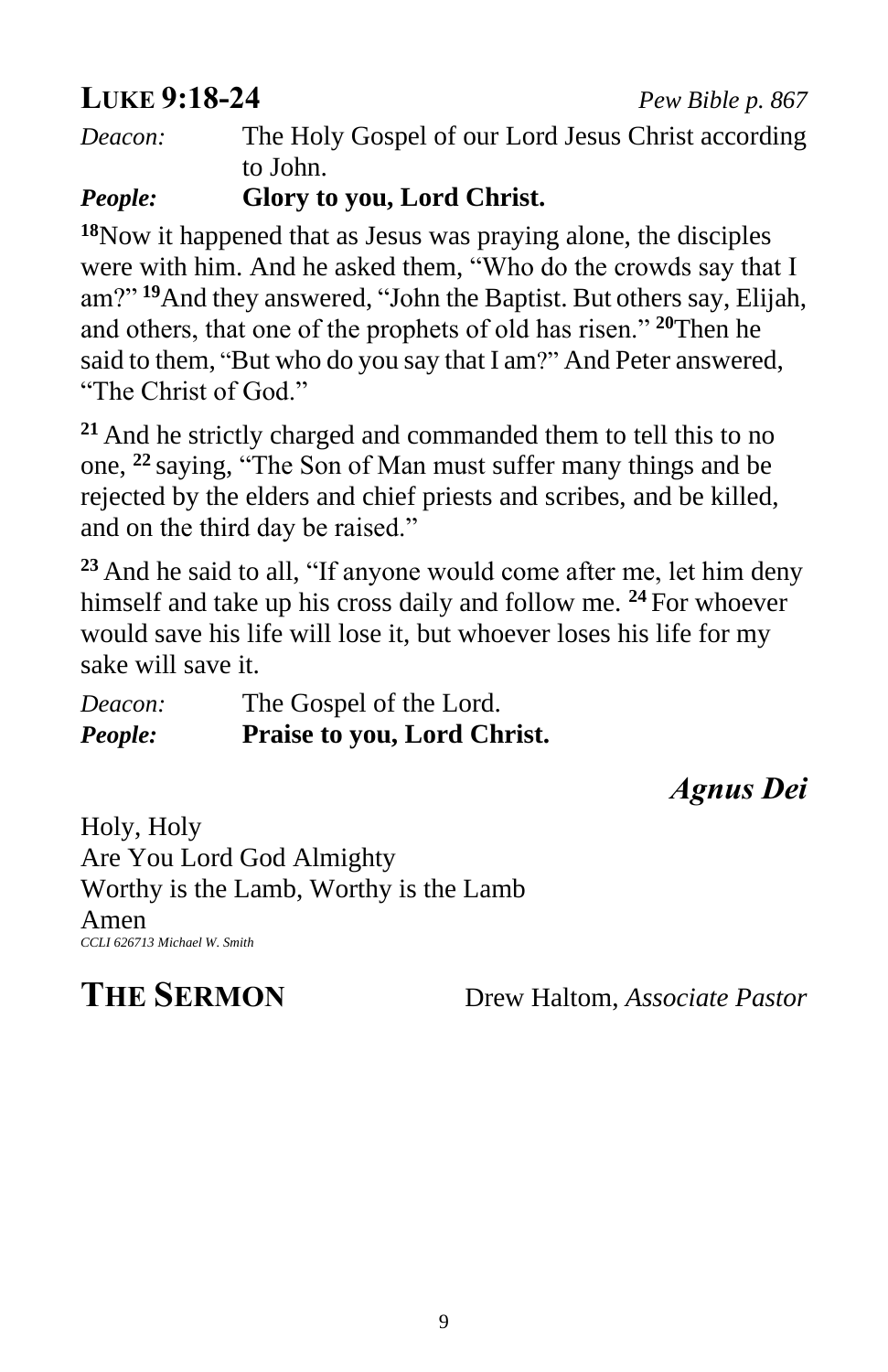# **NICENE CREED**

*(Please stand)*

*Celebrant:* Let us confess our faith in the words of the Nicene Creed:

**We believe in one God, the Father, the Almighty, maker of heaven and earth, of all that is, visible and invisible.**

**We believe in one Lord, Jesus Christ, the only-begotten Son of God, eternally begotten of the Father, God from God, Light from Light, true God from true God, begotten, not made, of one Being with the Father; through him all things were made. For us and for our salvation he came down from heaven, was incarnate from the Holy Spirit and the Virgin Mary, and was made man. For our sake he was crucified under Pontius Pilate; he suffered death and was buried. On the third day he rose again in accordance with the Scriptures; he ascended into heaven and is seated at the right hand of the Father. He will come again in glory to judge the living and the dead, and his kingdom will have no end.**

**We believe in the Holy Spirit, the Lord, the giver of life, who proceeds from the Father and the Son, who with the Father and the Son is worshiped and glorified, who has spoken through the prophets. We believe in one holy catholic and apostolic Church. We acknowledge one Baptism for the forgiveness of sins. We look for the resurrection of the dead, and the life of the world to come. Amen.**

## **THE PRAYERS OF THE PEOPLE**

*(Please kneel)*

*Reader*: Together as God's children let us pray to almighty God, our heavenly Father.

Through your Son, we are children of God, a spiritual family, the household of faith. Deepen the unity and fellowship of your Church.

Heavenly Father,

#### *People:* **Hear the prayers of your children.**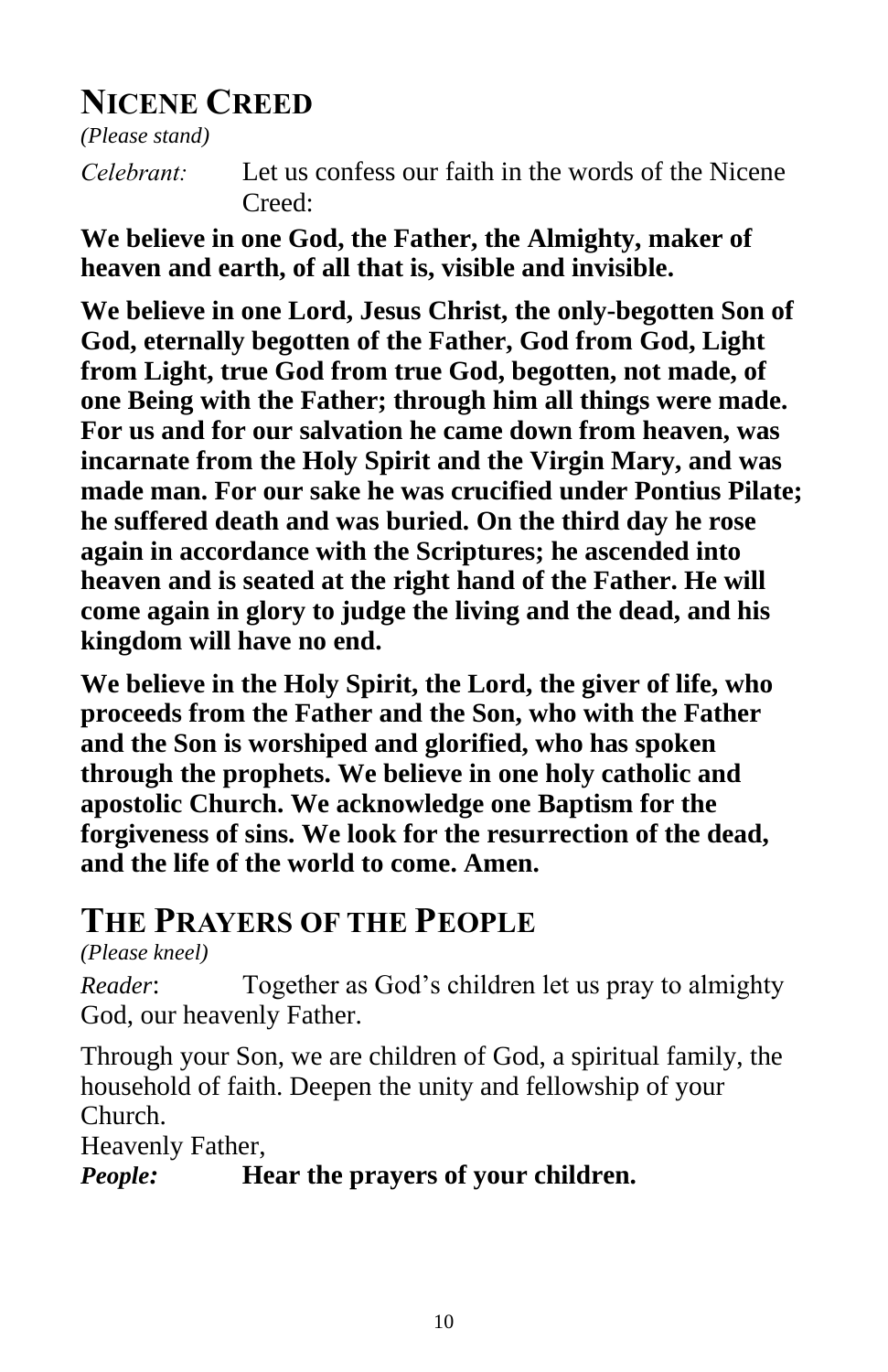*Reader*: Through the love of earthly fathers you give us a glimpse of your everlasting love. We ask your blessing on all fathers, that they would point to your fatherly care. Heavenly Father,

### *People***: Hear the prayers of your children.**

*Reader:* Your fatherly love extends to the vulnerable and marginalized. This week as we remember World Refugee Day we pray especially for refugees around the world who are displaced from their homes because of persecution, war, or violence. Grant to all refugees peace, protection, comfort, and hope. Heavenly Father,

### *People:* **Hear the prayers of your children.**

*Reader*: As our all-powerful Father, we ask that you grant your tender fatherly care to all those who are in trouble, sorrow, need, sickness, or any other adversity, especially those we now name.

Heavenly Father,

### *People:* **Hear the prayers of your children.**

*Reader*: We remember those of the household of faith who have departed this life in your faith and fear. We ask you to give us grace to follow the good examples of all your saints, that we may share with them in your heavenly kingdom.

Heavenly Father,

### *People:* **Hear the prayers of your children.**

*Celebrant:* Heavenly Father, grant these our prayers for the sake of Jesus Christ, our only Mediator and Advocate, who lives and reigns with you in the unity of the Holy Spirit, one God, now and for ever.

#### *People:* **Amen.**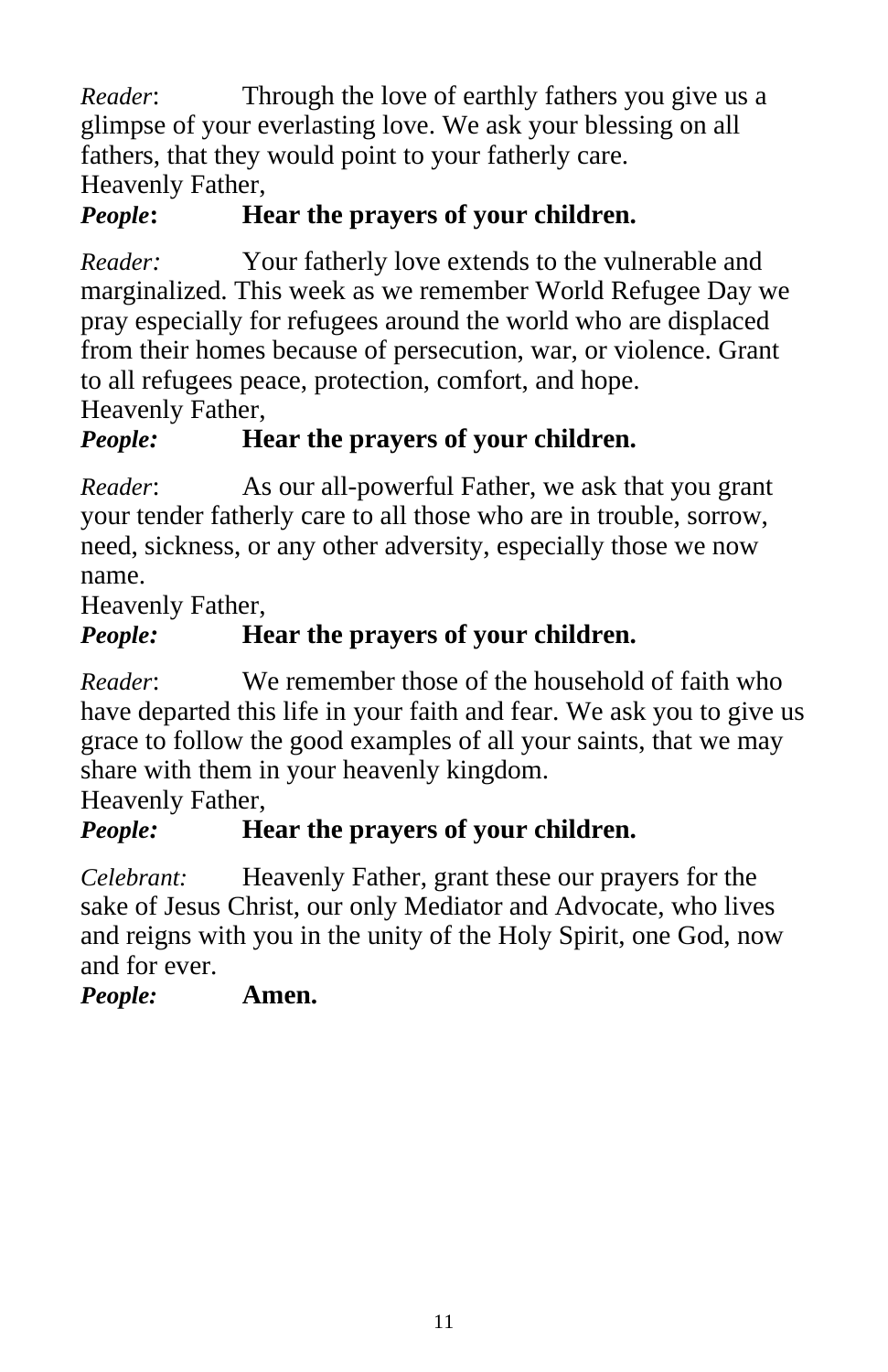## **THE CONFESSION AND ABSOLUTION OF SIN**

*Celebrant:* Let us humbly confess our sins to Almighty God.

*Celebrant and People together:*

**Most merciful God, we confess that we have sinned against you in thought, word and deed, by what we have done, and by what we have left undone. We have not loved you with our whole heart; we have not loved our neighbors as ourselves. We are truly sorry and we humbly repent. For the sake of your Son Jesus Christ, have mercy on us and forgive us; that we may delight in your will, and walk in your ways, to the glory of your Name. Amen.**

*Celebrant:* Almighty God, our heavenly Father, who in his great mercy has promised forgiveness of sins to all those who sincerely repent and with true faith turn to him, have mercy upon you, pardon and deliver you from all your sins, confirm and strengthen you in all goodness, and bring you to everlasting life; through Jesus Christ our Lord.

*People:* **Amen.**

# **THE PEACE**

*(Please stand)*

*Celebrant:* The Peace of the Lord be always with you. *People:* **And with your spirit.**

*At this time, we remind each other of the peace we have with God because of what Jesus has done for us. Traditionally, it is also a time for reconciliation between fellow-Christians prior to receiving communion together.*

# **ANNOUNCEMENTS**

# **THE OFFERTORY SENTENCE**

*Celebrant:* All things come from you, O Lord, *People:* **And of your own have we given you**. *1 Chronicles 29:14*

**THE OFFERTORY** *Prayer of St. Francis*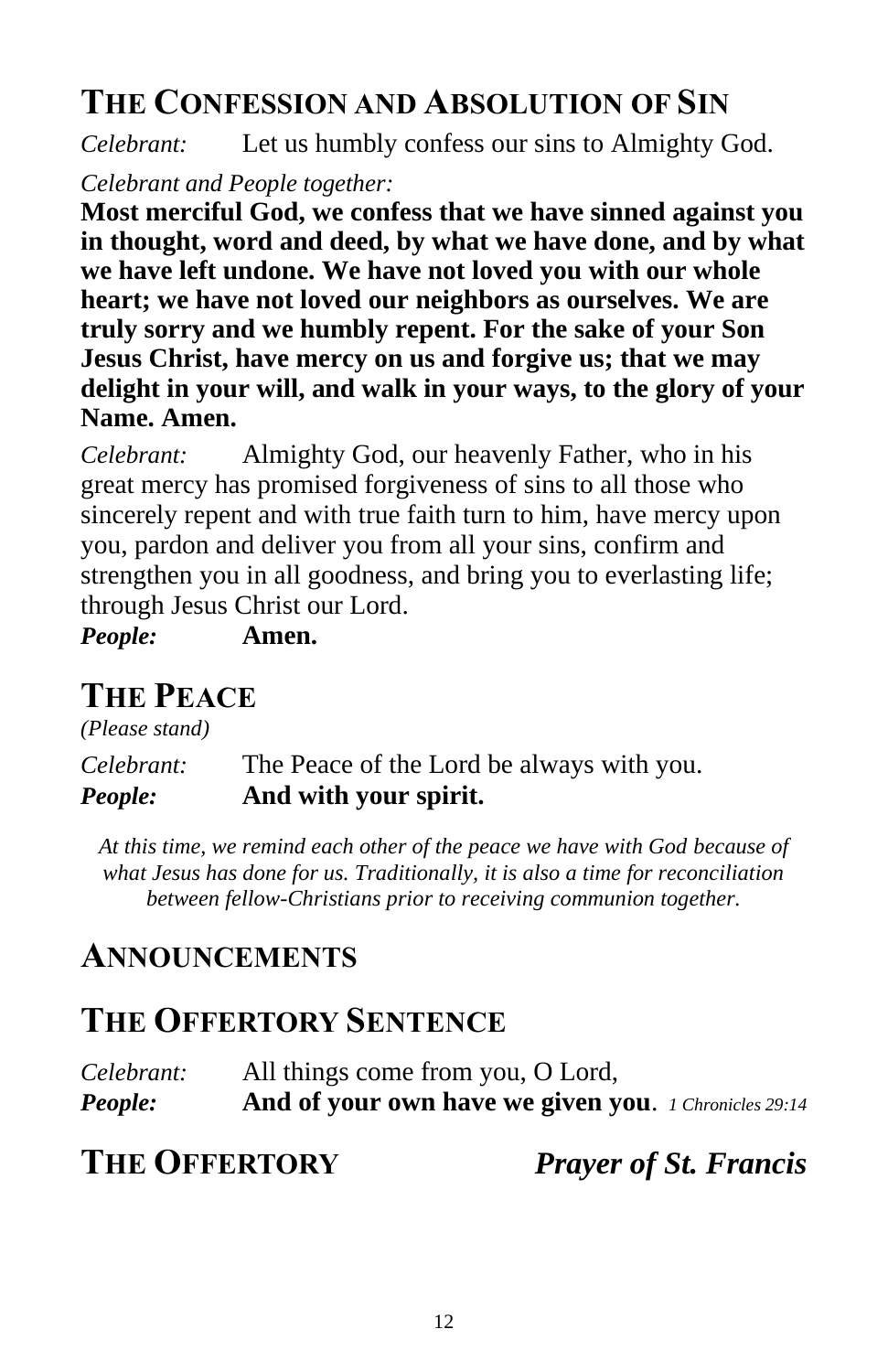## **PRESENTATION HYMN** *Doxology*

*(Please stand)*

#### **Praise God from whom all blessings flow; Praise Him all creatures here below; Praise Him above ye heavenly host: Praise Father, Son, and Holy Ghost. Amen!**

## **THE HOLY EUCHARIST**

*(ACNA Renewed Ancient Rite, BCP p. 132)*

| Celebrant: | The Lord be with you.                      |
|------------|--------------------------------------------|
| People:    | And with your spirit.                      |
| Celebrant: | Lift up your hearts.                       |
| People:    | We lift them up to the Lord.               |
| Celebrant: | Let us give thanks to the Lord our God.    |
| People:    | It is right to give him thanks and praise. |

It is right, our duty and our joy, always and everywhere to give thanks to you, Father Almighty, Creator of heaven and earth.

For you are the source of light and life; you made us in your image, and called us to new life in Jesus Christ our Lord.

Therefore we praise you, joining our voices with Angels and Archangels and with all the company of heaven, who for ever sing this hymn to proclaim the glory of your Name:

## **THE SANCTUS**

**Holy, holy, holy, Lord God of power and might; Heaven and earth are full of your glory, Hosanna in the highest! Blessed is He who comes in the Name of the Lord. Hosanna in the highest; Hosanna in the highest!**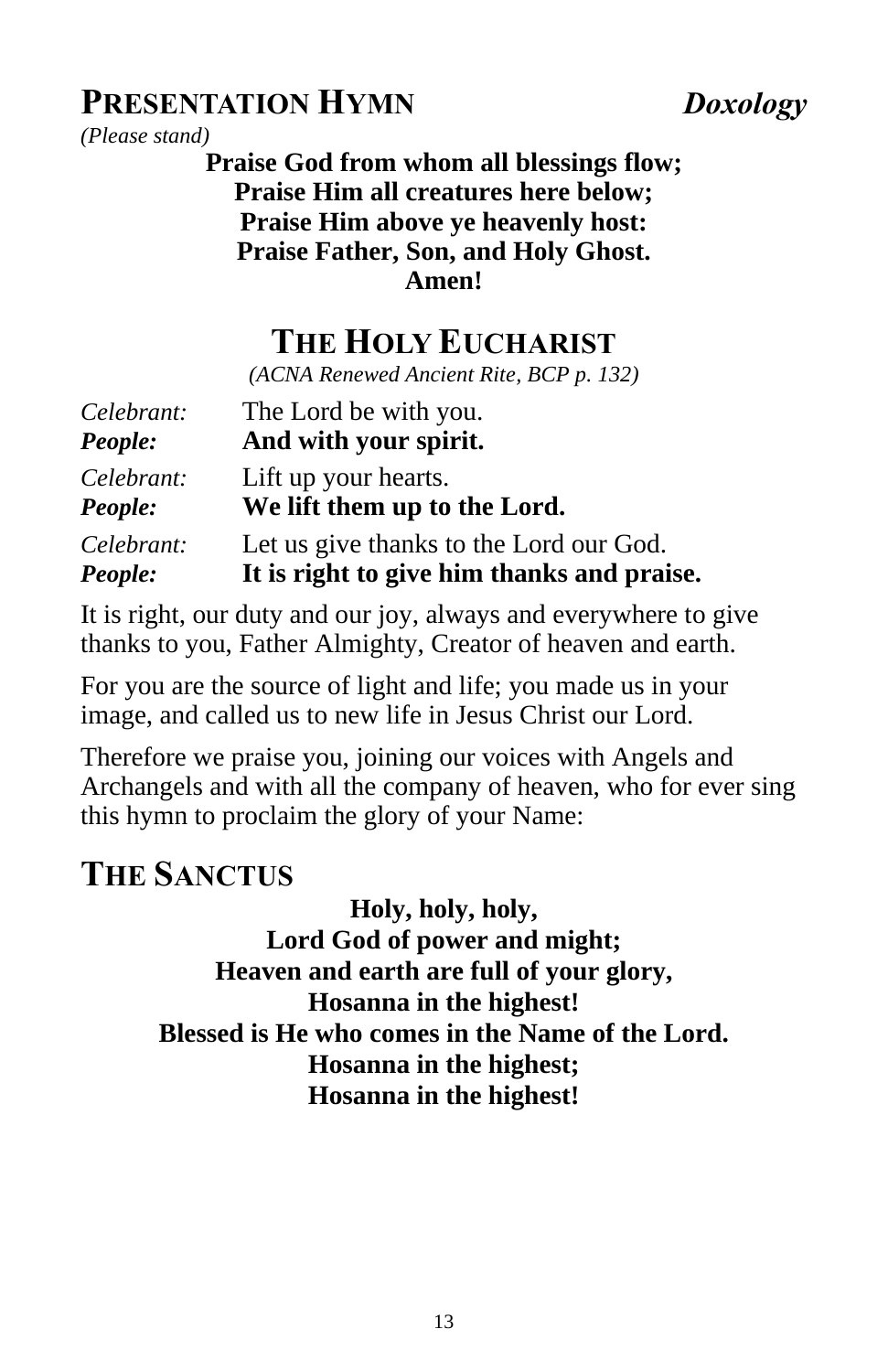# **THE PRAYER OF CONSECRATION**

*(Please remain standing) Celebrant:*

Holy and gracious Father: In your infinite love you made us for yourself; and when we had sinned against you and become subject to evil and death, you, in your mercy, sent your only Son Jesus Christ into the world for our salvation. By the Holy Spirit and the Virgin Mary he became flesh and dwelt among us. In obedience to your will, he stretched out his arms upon the Cross and offered himself once for all, that by his suffering and death we might be saved. By his resurrection he broke the bonds of death, trampling Hell and Satan under his feet. As our great high priest, he ascended to your right hand in glory, that we might come with confidence before the throne of grace.

On the night that he was betrayed, our Lord Jesus Christ took bread; and when he had given thanks, he broke it, and gave it to his disciples, saying, "Take, eat; this is my Body, which is given for you: Do this in remembrance of me."

Likewise, after supper, Jesus took the cup, and when he had given thanks, he gave it to them, saying, "Drink this, all of you; for this is my Blood of the New Covenant, which is shed for you, and for many, for the forgiveness of sins: Whenever you drink it, do this in remembrance of me."

Therefore we proclaim the mystery of faith:

*Celebrant and people together:* **Christ has died. Christ is risen. Christ will come again.**

We celebrate the memorial of our redemption, O Father, in this sacrifice of praise and thanksgiving, and we offer you these gifts.

Sanctify them by your Word and Holy Spirit to be for your people the Body and Blood of your Son Jesus Christ. Sanctify us also, that we may worthily receive this holy Sacrament, and be made one body with him, that he may dwell in us and we in him. In the fullness of time, put all things in subjection under your Christ, and bring us with all your saints into the joy of your heavenly kingdom, where we shall see our Lord face to face.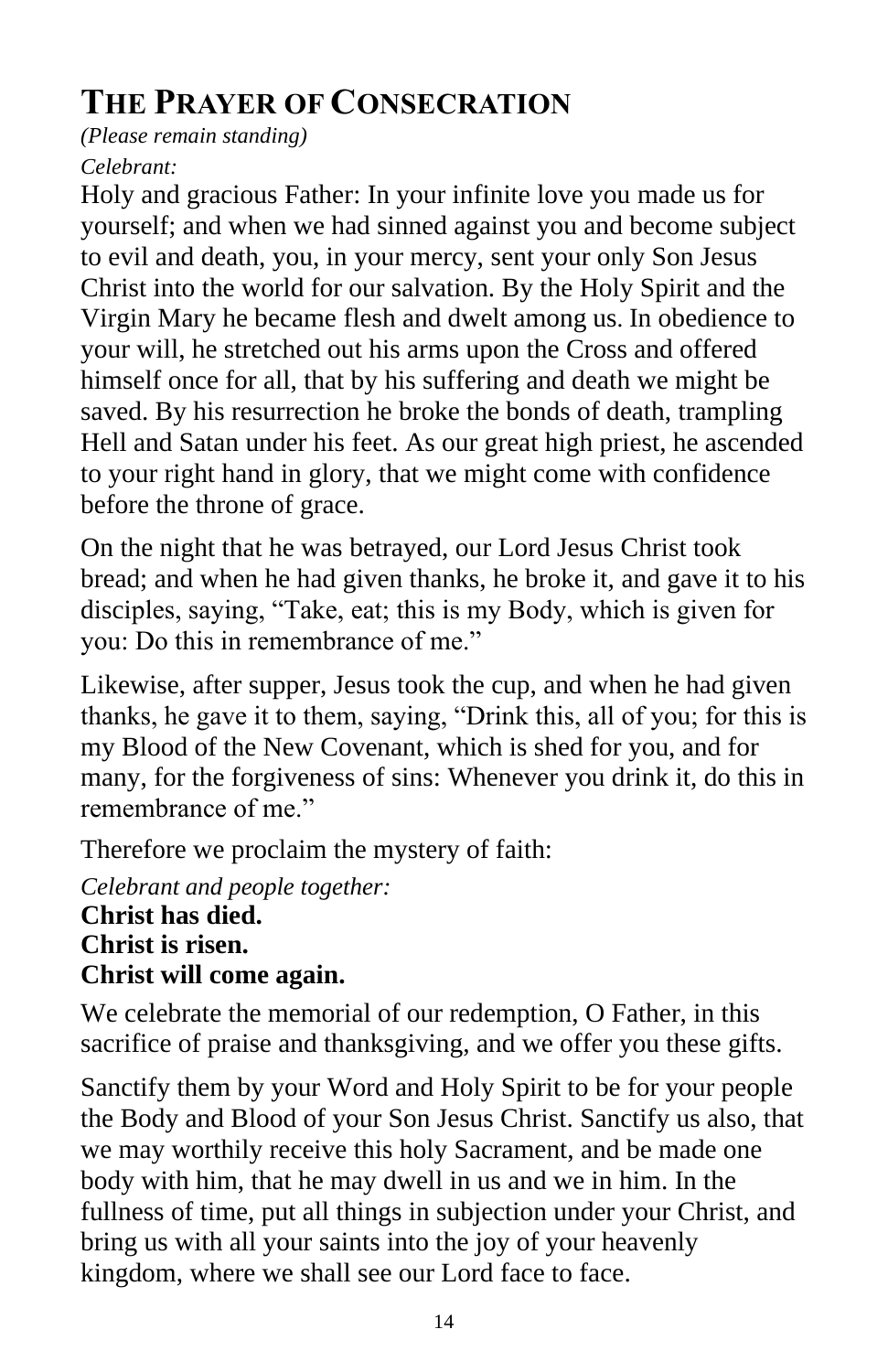All this we ask through your Son Jesus Christ: By him, and with him, and in him, in the unity of the Holy Spirit, all honor and glory is yours, Almighty Father, now and for ever.

*People:* **Amen.**

# **THE LORD'S PRAYER**

| Celebrant: | And now as our Savior Christ has taught us, we are<br>bold to pray: |
|------------|---------------------------------------------------------------------|
|            | Our Father, who art in heaven,<br>hallowed be thy Name.             |
|            | Thy kingdom come, thy will be done,<br>on earth as it is in heaven. |
|            | Give us this day our daily bread.                                   |
|            | And forgive us our trespasses,                                      |
|            | as we forgive those who trespass against us.                        |
|            | And lead us not into temptation,                                    |
|            | but deliver us from evil.                                           |
|            | For thine is the kingdom, and the power,                            |
|            | and the glory for ever and ever. Amen.                              |
| Celebrant: | Alleluia! Christ our Passover Lamb has been                         |
|            | sacrificed, once for all upon the Cross.                            |
| People:    | Therefore let us keep the feast. Alleluia!                          |

## **THE MINISTRATION OF COMMUNION**

*Celebrant:* The gifts of God for the people of God. Take them in remembrance that Christ died for you and feed on him in your hearts by faith, with thanksgiving.

*(Please be seated)*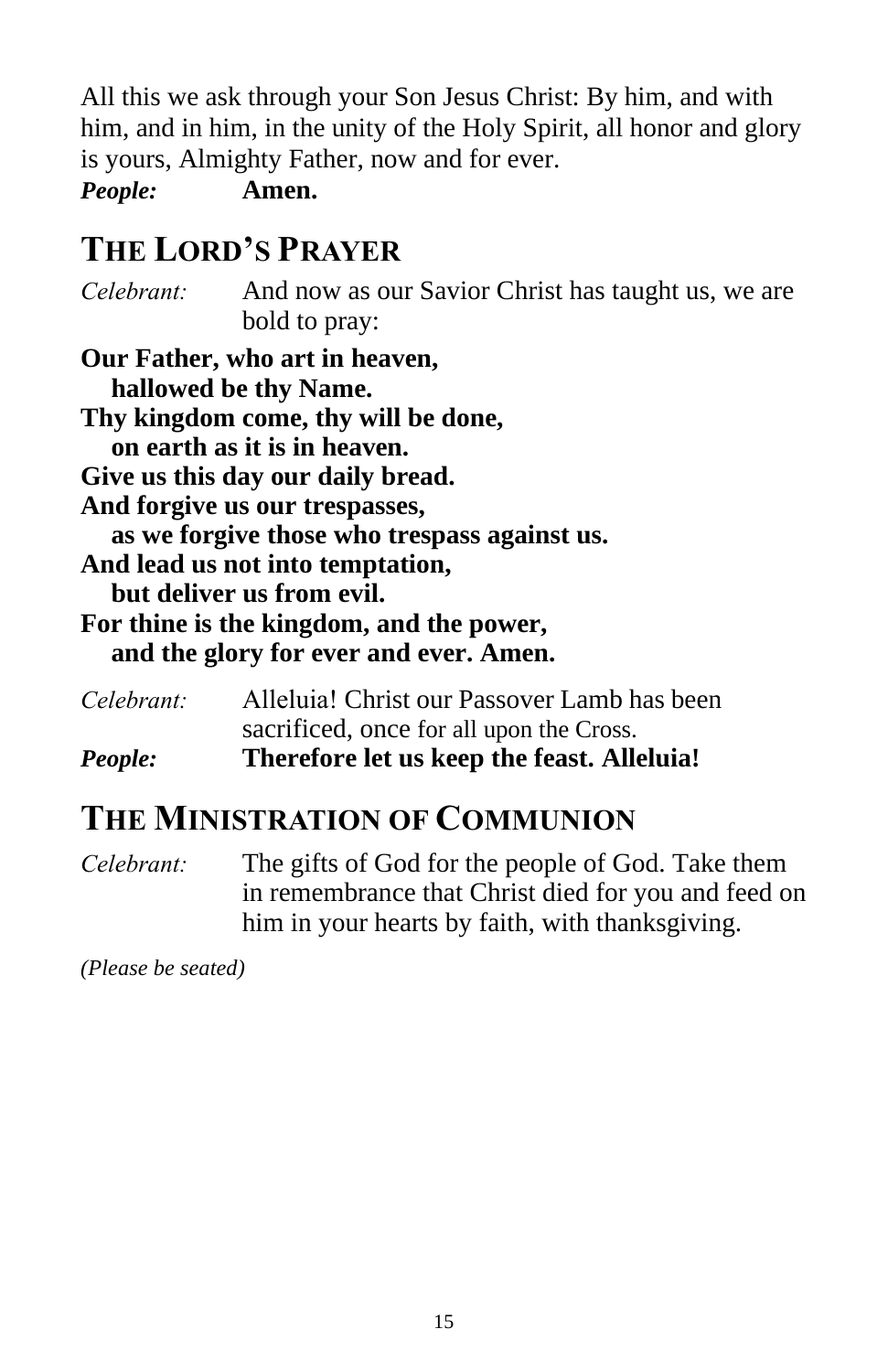#### **Administration of Communion**

*This is the Lord's table. All Christians who put their faith in Jesus, have been baptized, are obediently following the Lord's way, and are in fellowship their neighbor are invited to receive the bread and wine.*

#### **To Receive Communion**

*Place one hand on top of the other to receive bread. To receive a gluten-free wafer, place one hand on your shoulder and open your other hand. After receiving the bread you can carefully dip it into the chalice. \*If you are unable to go to the rail and need communion brought to you, please alert an usher.*

#### **To Receive a Blessing**

*If for any reason you wish not to receive Communion, or if you have not been baptized, you are welcome to receive a blessing. Simply cross your hands over your chest at the communion rail to receive a blessing in place of the communion elements.*

#### **Healing Prayer**

*Healing-prayer ministers will be available to pray and anoint with oil all who come with concerns during Communion. After you receive, please proceed to the back to the Gethsemane Prayer Chapel for prayer.*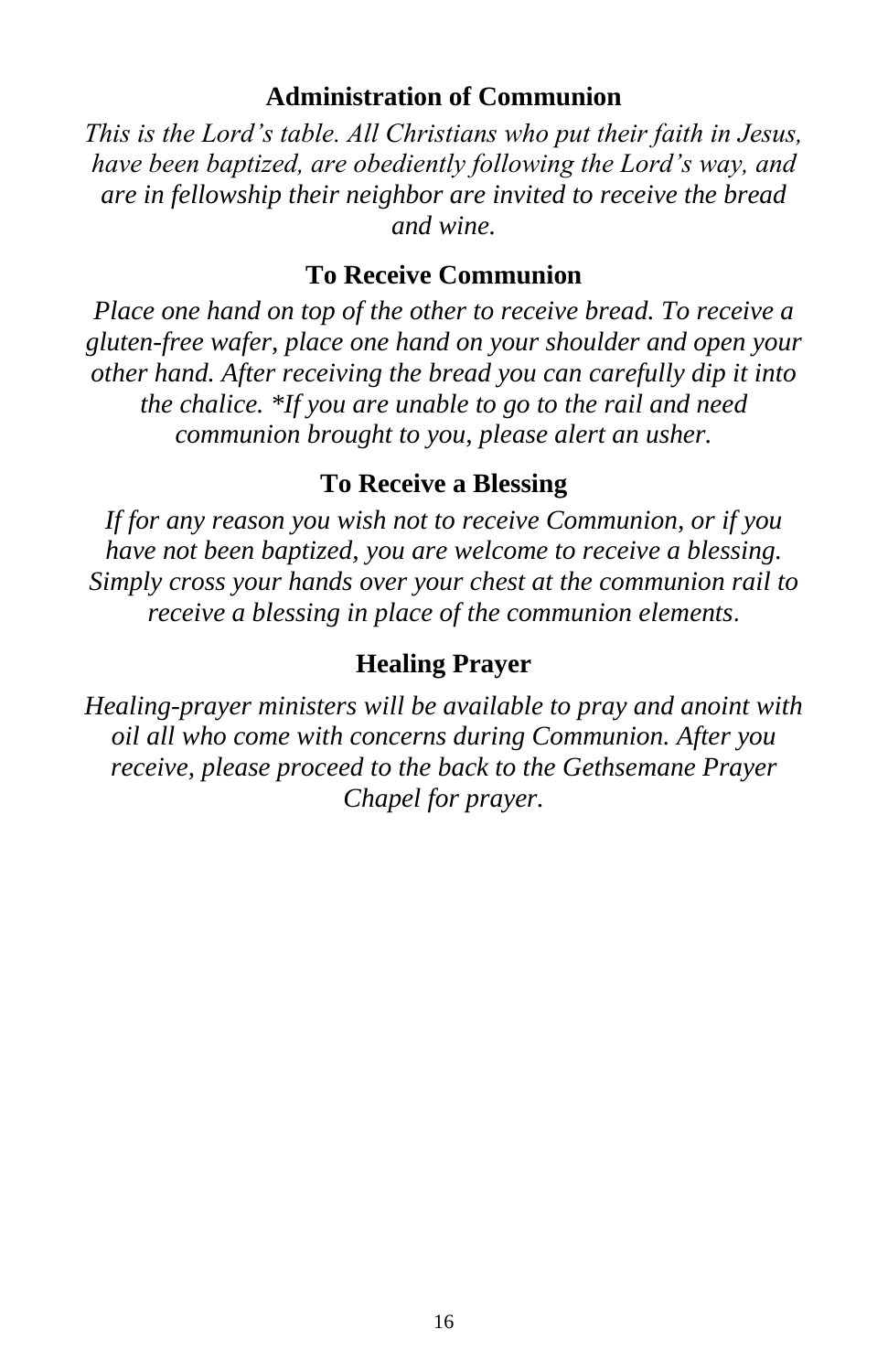| <b>COMMUNION MUSIC</b>                                                                                                                  | <b>No Longer Slaves</b> |
|-----------------------------------------------------------------------------------------------------------------------------------------|-------------------------|
| You unravel me with a melody                                                                                                            |                         |
| You surround me with a song                                                                                                             |                         |
| Of deliverance from my enemies                                                                                                          |                         |
| Till all my fears are gone                                                                                                              |                         |
| <b>Refrain</b>                                                                                                                          |                         |
| I'm no longer a slave to fear                                                                                                           |                         |
| I am a child of God                                                                                                                     |                         |
| I'm no longer a slave to fear                                                                                                           |                         |
| I am a child of God                                                                                                                     |                         |
| From my Mother's womb                                                                                                                   |                         |
| You have chosen me                                                                                                                      |                         |
| Love has called my name                                                                                                                 |                         |
| I've been born again into Your family                                                                                                   |                         |
| Your blood flows through my veins                                                                                                       | <b>Refrain</b>          |
| You split the sea so I could walk right through it<br>My fears were drowned in perfect love<br>You rescued me so I could stand and sing |                         |
|                                                                                                                                         |                         |

I am a child of God **Refrain** *CCLI 7030123 Brian Johnson, Joel Case, Jonathan David Helser*

# **THE POST COMMUNION PRAYER**

*(Please stand)*

*Celebrant:* Let us pray:

*Celebrant and People together:*

**Heavenly Father, we thank you for feeding us with the spiritual food of the most precious Body and Blood of your Son our Savior Jesus Christ; and for assuring us in these holy mysteries that we are living members of the body of your Son, and heirs of your eternal Kingdom. And now, Father, send us out to do the work you have given us to do, to love and serve you as faithful witnesses of Christ our Lord. To him, to you, and to the Holy Spirit, be honor and glory, now and for ever. Amen.**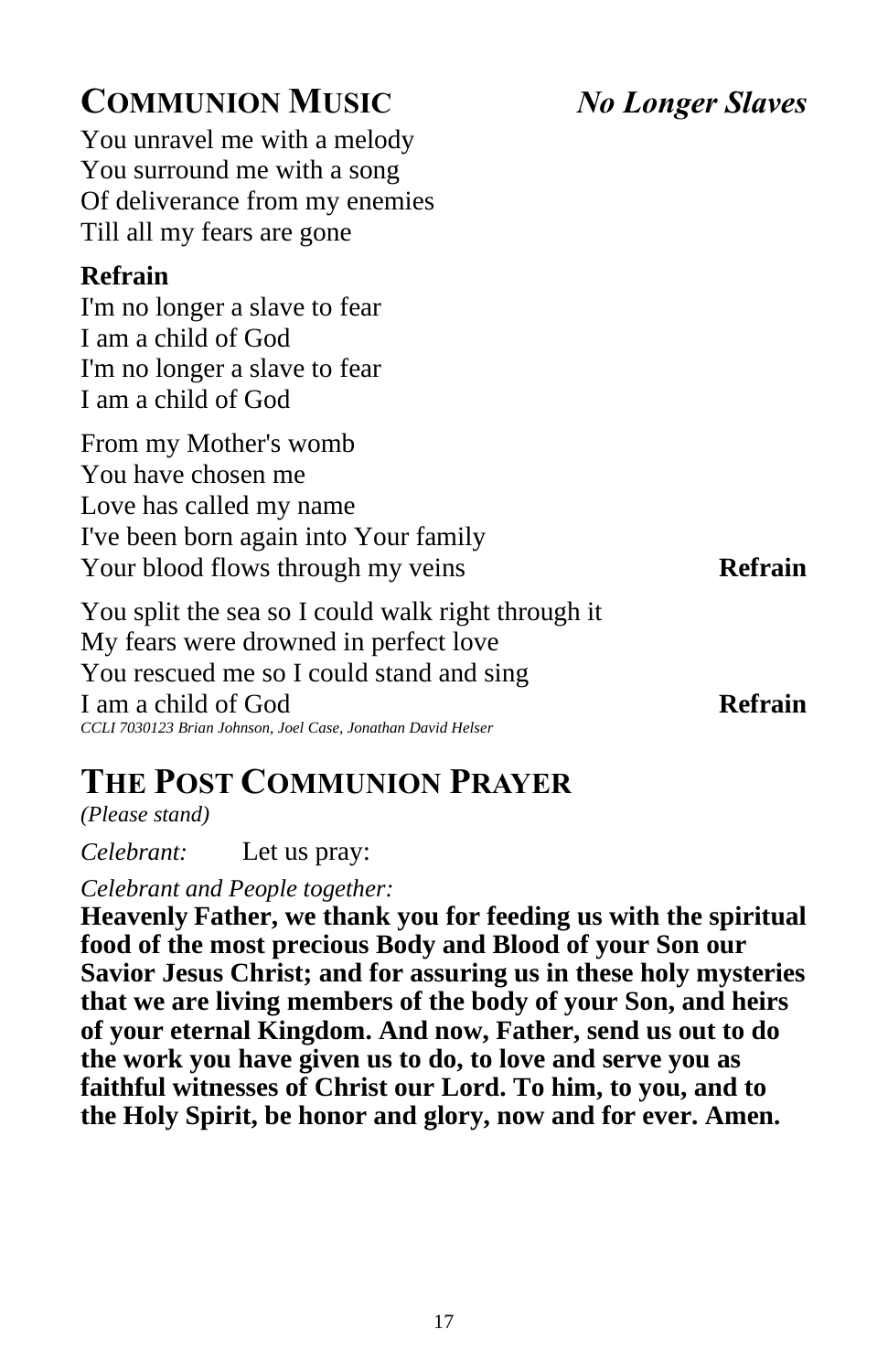# **THE BLESSING**

*Celebrant:* The peace of God, which passes all understanding, keep your hearts and minds in the knowledge and love of God, and of his Son JesusChrist ourLord; and the blessing ofGod Almighty, the Father, the Son, and the Holy Spirit, be among you, and remain with you always.

*People:* **Amen.**

**RECESSIONAL** *His Mercy Is More*

## **Refrain**

Praise the Lord His mercy is more Stronger than darkness new every morn Our sins they are many His mercy is more *CCLI 7065053 Matt Boswell, Matt Papa*

# **THE DISMISSAL**

*Deacon:* Alleluia, alleluia! Let us go forth into the world, rejoicing in the power of the Holy Spirit. *People:* **Thanks be to God. Alleluia, alleluia!**